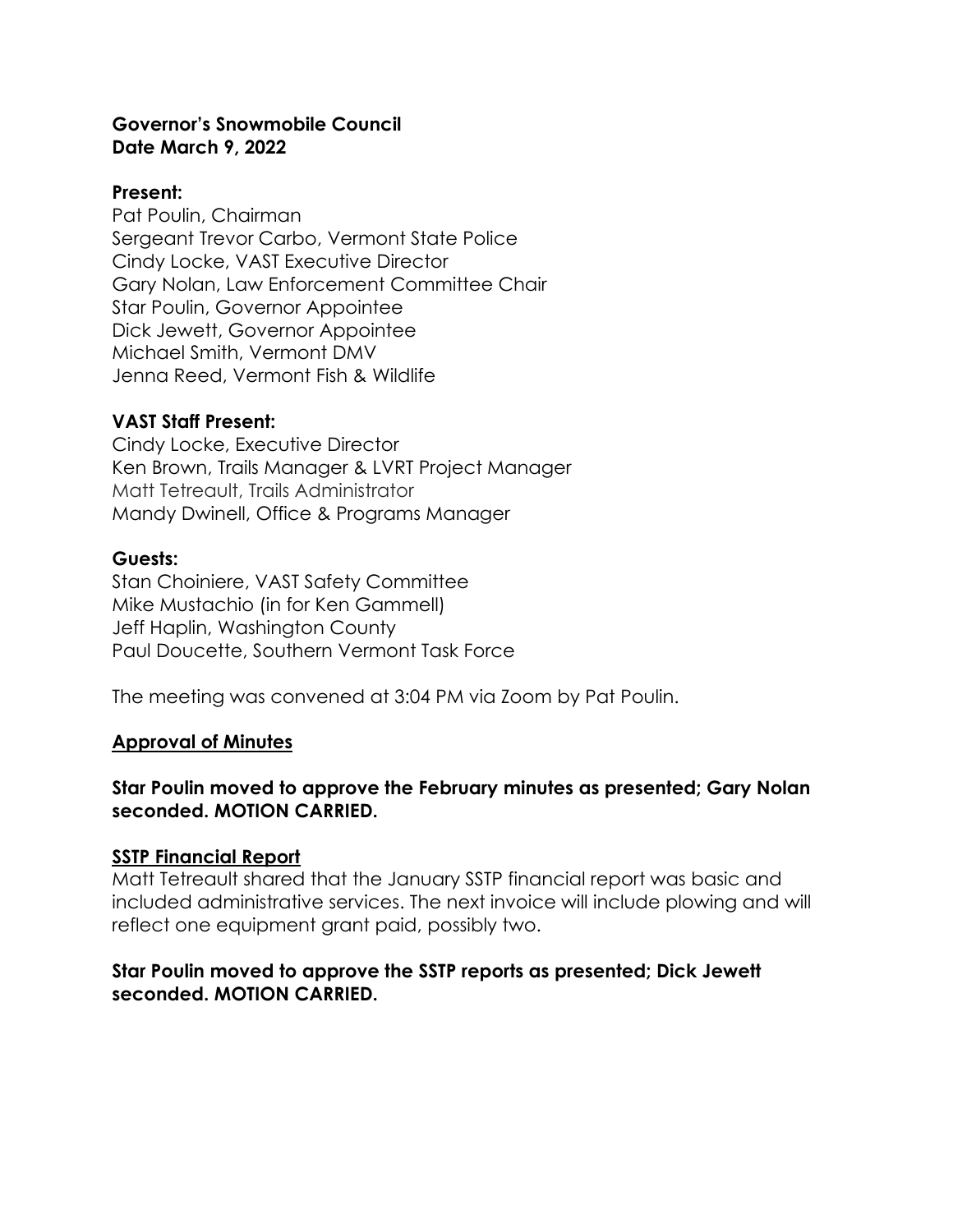# **Agency Reports**

### Vermont State Police, Trevor Carbo

To date, there has been 29 classroom and 1557 online Safety Courses, which is quite a drop from last year. There was a jump from last month with 340 within 2-week period. Things are starting to quiet down. Patrols were out during the abbreviated season. No major violations were reported. There were 2 significant accidents in Island Pond area on ¾ and 3/5.

Trevor Carbo mentioned an update regarding VSP and Southern VT Task Force. A separation of the departments is in the process to include schedules & budgets. Working on statewide details for next season. Reorganization with VSP budget and implementation.

#### Fish & Wildlife, Jenna Reed

Game Wardens were eager to get out once snow hit. Three possibly four Game Wardens have responded to calls since last Governor Council's meeting. Most serious being in Louis. A press release last week regarding crashes. Fish & Wildlife Dept. working toward using the Valcro system to search for data on crashes – access codes are needed. VSP uses this program and has its department code. Hoping to be able to use Valcro to create uniformity with reporting. Hired three recruits, while they are waiting to go to the academy, hoping to get them out on the trails as well.

Sheriff's Association Not present

Southern VT Wilderness Search & Rescue, Chief Paul Doucette Paul shared Southern VT Wilderness Search & Rescue has enjoyed the partnership with VSP. Going into 2022-2023 season there will be \$35,000 to be split among the remaining departments.

Doing best to get out and conduct patrols. The trail between Sunset to Dover is cut off, looking forward to this being open next season. Cindy asked if logging is done or close to completion. Paul is unsure and said it's currently not open.

Stan inquired on what compliance is like this season. Paul shared that they haven't had a lot of people not compliant, many people were for not displaying 2022 TMA sticker. When riders were given the option to pay \$88 fine or put TMA sticker on now, everyone put the stickers on. Cindy received patrol invoices from some Sheriff's departments and shared the majority is showing compliance, with a couple of warnings.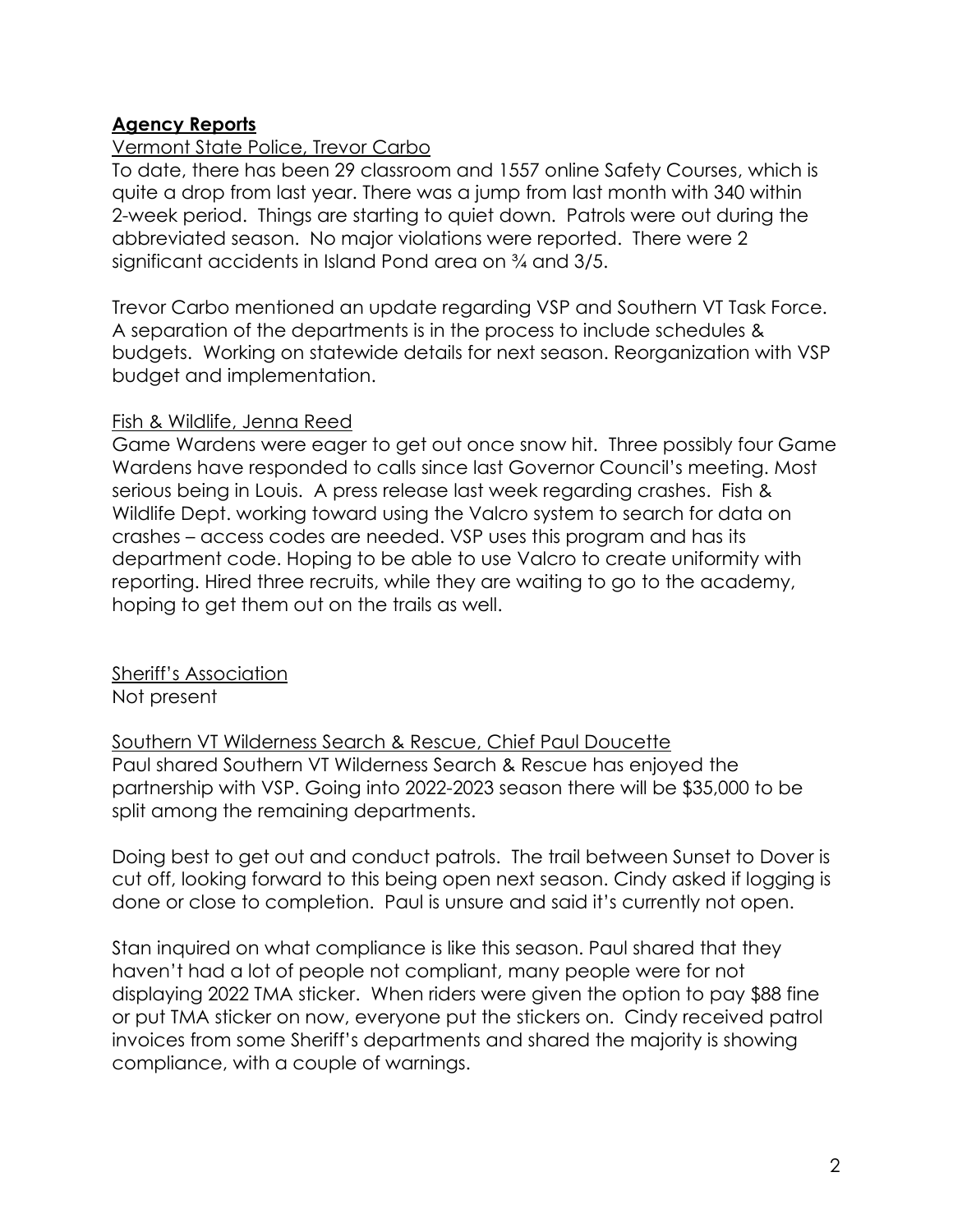Department of Motor Vehicles, Mike Smith 2022 Stats 21343, 2021: 20,452 2020: 20,236 2019: 20, 352 2018- 20,371

Trevor Carbo noticed a similar increase with boating registrations as well.

Forest, Parks & Recreation Not Present

# **VAST**

TMA Report, Cindy

On par with last year. Cindy shared her screen Early Bird up slightly, Regular Season down slightly, Family are up. 3-day is about what it usually is, about 150 above year over year. 222 transfers, 23,976 total once transfers removed. Expected to see a gradual decrease once the season moves along. Michael Mustachio asked if there is a commonality of when 3-day passes are purchased. VAST to look into this.

Around 800 registered for free weekends. Some people will buy passes to extend the free weekend. Michael tries to promote free weekend at club level. Cindy has received a mixed response from club's surrounding free weekend. The VAST Board will discuss the future of this program.

# Taiga

Electronic snowmobile company, Taiga was in Stowe for 5 days for a press event. It went very well, very interesting technology. Thank you to Jenna and Fish & Wildlife, VAST staff, and volunteers for their help. Was nice to be able to sit and ride-on machines. Machines have a way to go for manufacturing. Taiga staff is mostly from the electric automotive industry. Suggestions for possible adjustments for the windshield, seat, charge (currently 65 mile range), charging options, and overall sleds improvements are needed. Sleds are very quiet, primarily hearing the track. Worthwhile and helpful event. Maybe a helpful supplement to standard snowmobiles.

Star Poulin extended thank you and support to Cindy for hosting Taiga and welcoming them to VT and VAST.

Cindy extends a thank you for everyone's help, hard work, time, and support during the event. This was a great event and something to look forward to within the next few years. Recommendation for VAST to wait a couple of years for manufacturing and charging.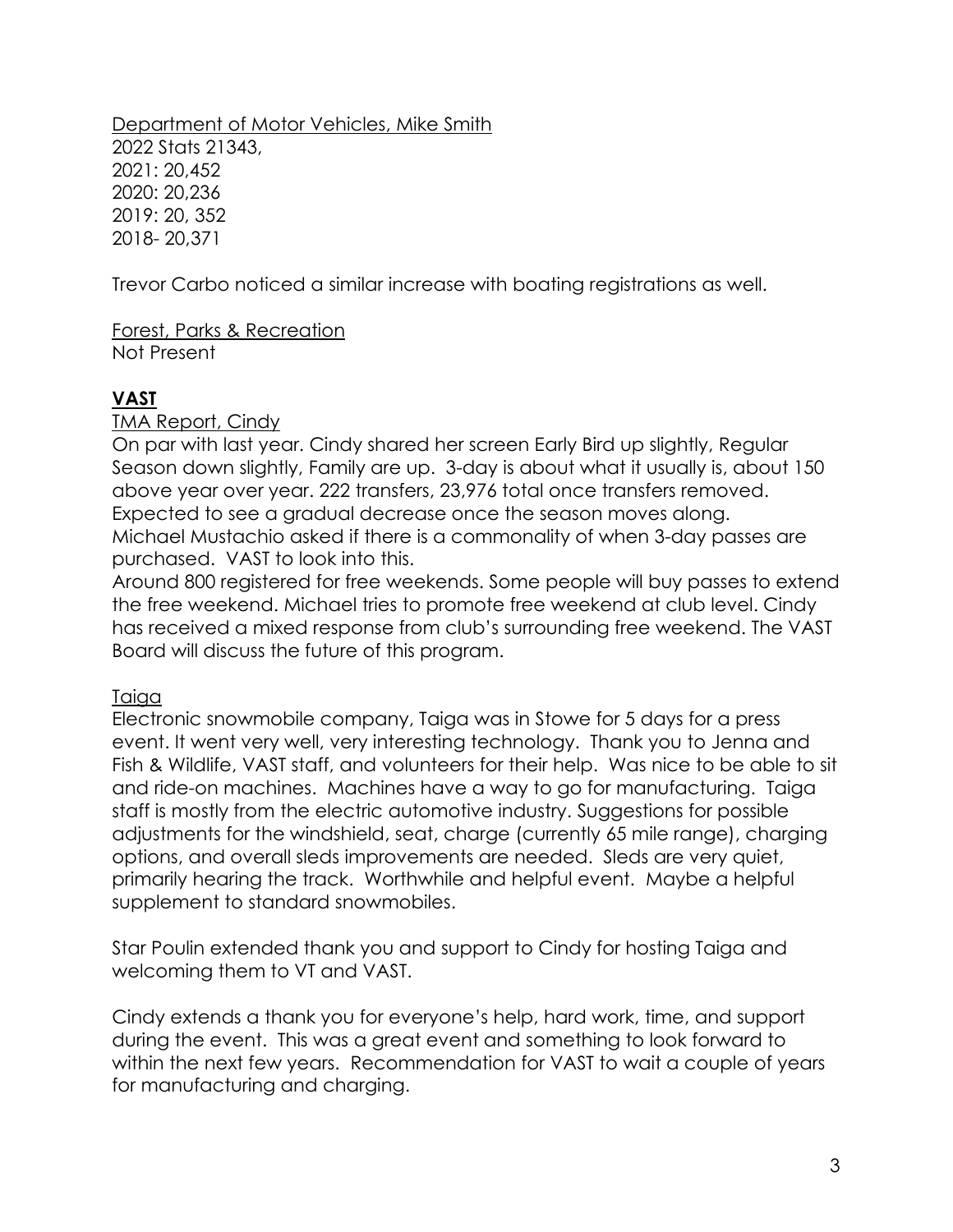Stan mentioned may be helpful especially to ski resorts, charging options, and energy efficiency.

Gary Nolan asked to take a moment to thank Cindy for her hard work on this event. Bringing Taiga to VT was a smart & quick-thinking move on her part. I was there all five days & she was constantly around directing & leading. Getting Taiga to come to VT instead of Lake Tahoe was amazing & just like Cindy does, she asked for no credit for herself. She deserves credit. She did an outstanding job!

Machines are lower maintenance, they are heavy, and machines still need to cool due to the battery used. Noticed differences with skies, carbides, back flap. Maybe a think tank with riders and snowmobile manufacturers would be helpful.

# Tim Mills

Cindy shared an update on the unexpected passing of VAST President Tim Mills. Tim was a wonderful friend and had an instrumental role leading VAST and will be greatly missed. VAST released a notice publicly regarding Tim's passing on 3/8. More details to come. VASTBOD has voted Jeff Fay, President, and Mark Reaves, Vice President.

Jeff Haplin has asked to join the Governor's Council as a Central VT representative. If Jeff agrees a letter to be sent from Cindy and Pat to go to the Governor's office. Some roles are up for re-election 2022.

# Free Weekend

On the fence, brings people here but not necessarily following trail protocols, trails being torn up, increased liability. At the next BOD meeting, to discuss ideas and plans for next season. This last weekend was free weekend in NH, saw an increase in accidents due to speed and ice.

# **Law Enforcement Committee**

Gary Nolan asked for accident investigation training for Morrisville. Inquiry on training by Lamoille County. Jeremy Smith Game Warden of the Year. Gary again thanked Jenna and Cindy for their help with the Taiga event.

# **VAST Safety Committee**

Stan asked for increased signage for riders to be smart & safe, and Zero Alcohol sign. Adding Safe & Responsible riding sign. Beth will add to the magazine next month. The suggestion of adding a Zero Alcohol sign on way to Breweries, restaurants etc. Sharing with Trails & gathering new ideas for next season at Committee Monday.